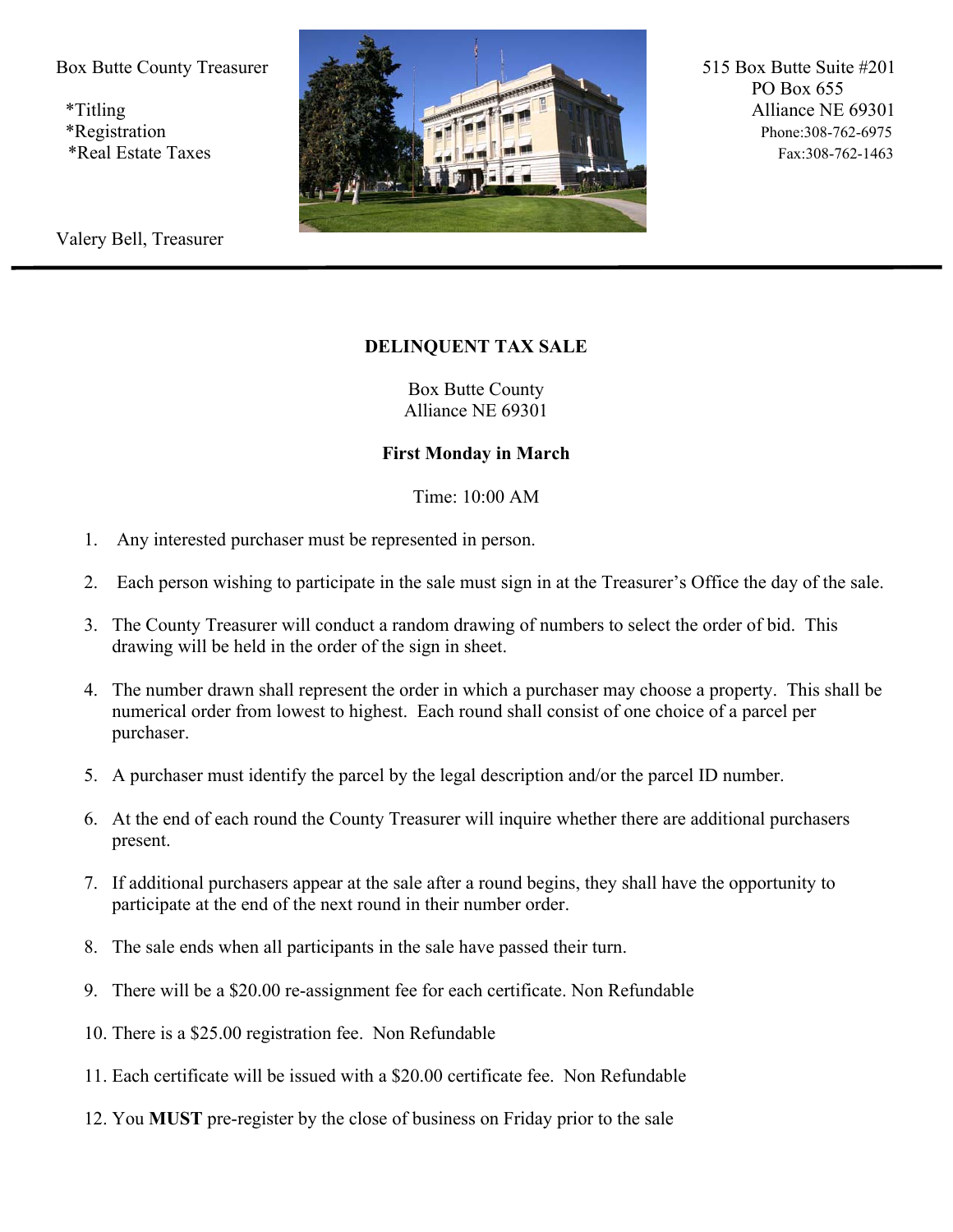Valery Bell, Treasurer



RE: Tax Sale Certificates

In answer to your request for information on Tax Sale Certificates, we can supply you with the following:

- 1. Delinquent taxes are advertised the first three weeks in February, Public sale opens the first Monday in March. Public sale closes after all participants in the sale have passed their turn, then all delinquent taxes are for sale under the Private Tax Sale. County tax sale certificates may be assigned at any time. They are then held to maturity, when you can start your own action for foreclosure.
- 2. Redemption time is 3 years.
- 3. Interest rate is 14% at the present.
- 4. Subsequent taxes must be paid as they become delinquent, during the life of the certificate.
- 5. You are responsible for your own process when the certificate matures.
- 6. We have a public sheriff sale once a year on county tax sale certificates, date and time determined by our County Attorney.
- 7. **WE DO NOT ALLOW PURCHASES VIA FAX OR TELEPHONE.** You must identify the property you wish to purchase.
- 8. Our County Attorney's office will have information as to which county tax sale certificates will be sold this year.
- 9. We have no mailing lists or listing of parcels available. The purchaser must research his/her own information which may be needed.
- **10.** Future Bankruptcies-**We will not guarantee that you will be notified.**

Sincerely,

Valery Bell Box Butte County Treasurer